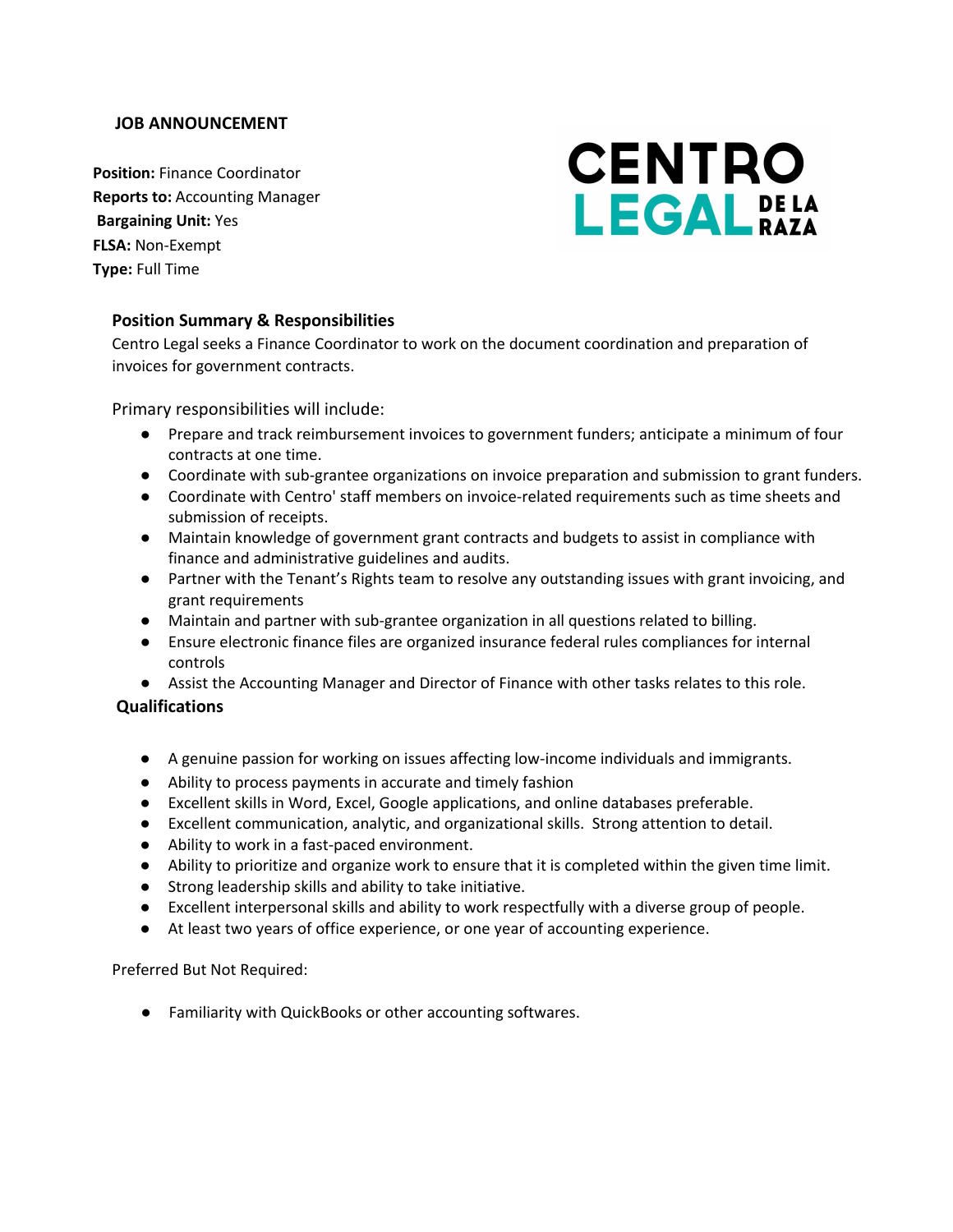## **Compensation and Benefits:**

Salary is competitive and commensurate with experience. We provide a generous benefits package, including life insurance, LTD, leave policies, vacation, and December holiday office closure at full pay.

## **To Apply**

Given the urgent need for these services, Centro Legal aims to fill this position within days. Review of applications will begin immediately and continue until the position is filled. Applicants should apply without delay. To apply, send a brief cover letter, resume, and list of three professional references by email to jobs@centrolegal.org, with the subject line, **"Finance Coordinator"**

#### **POSITION OPEN UNTIL FILLED**

# **About Centro Legal de la Raza**

Founded in 1969 and headquartered in Oakland, California, Centro Legal de la Raza (Centro Legal) is a comprehensive legal services and advocacy organization protecting and advancing the rights of immigrant, low-income, and Latino communities through bilingual representation, education, and advocacy. We combine quality legal services with know-your-rights education, affirmative litigation, and youth development, ensuring access to justice for thousands of individuals and families each year throughout Northern and Central California.

For more information, visit our website:<https://centrolegal.org/>

**Diversity Statement** Centro Legal's mission includes advancing social, economic and racial justice. We are committed to fostering, cultivating and preserving a culture of equity, diversity and inclusion within and ensuring a workplace where all staff can flourish and grow professionally and well beyond. Our staff are the most important part of our ability to achieve our mission. The collective sum of the individual differences, life experiences, knowledge, inventiveness, innovation, self-expression, unique capabilities and talent that our employees invest in their work represents a significant part of not only our culture, but our reputation, sustainability and our organization's success. Centro Legal is an equal employment opportunity employer and does not discriminate on the basis of race, color, religious creed, sex, pregnancy), gender, national origin, ancestry, citizenship, age, medical condition including genetic characteristics, mental or physical disability, military or veteran status, marital status, family responsibilities, caregiver status, sexual orientation, gender identity (including transgender